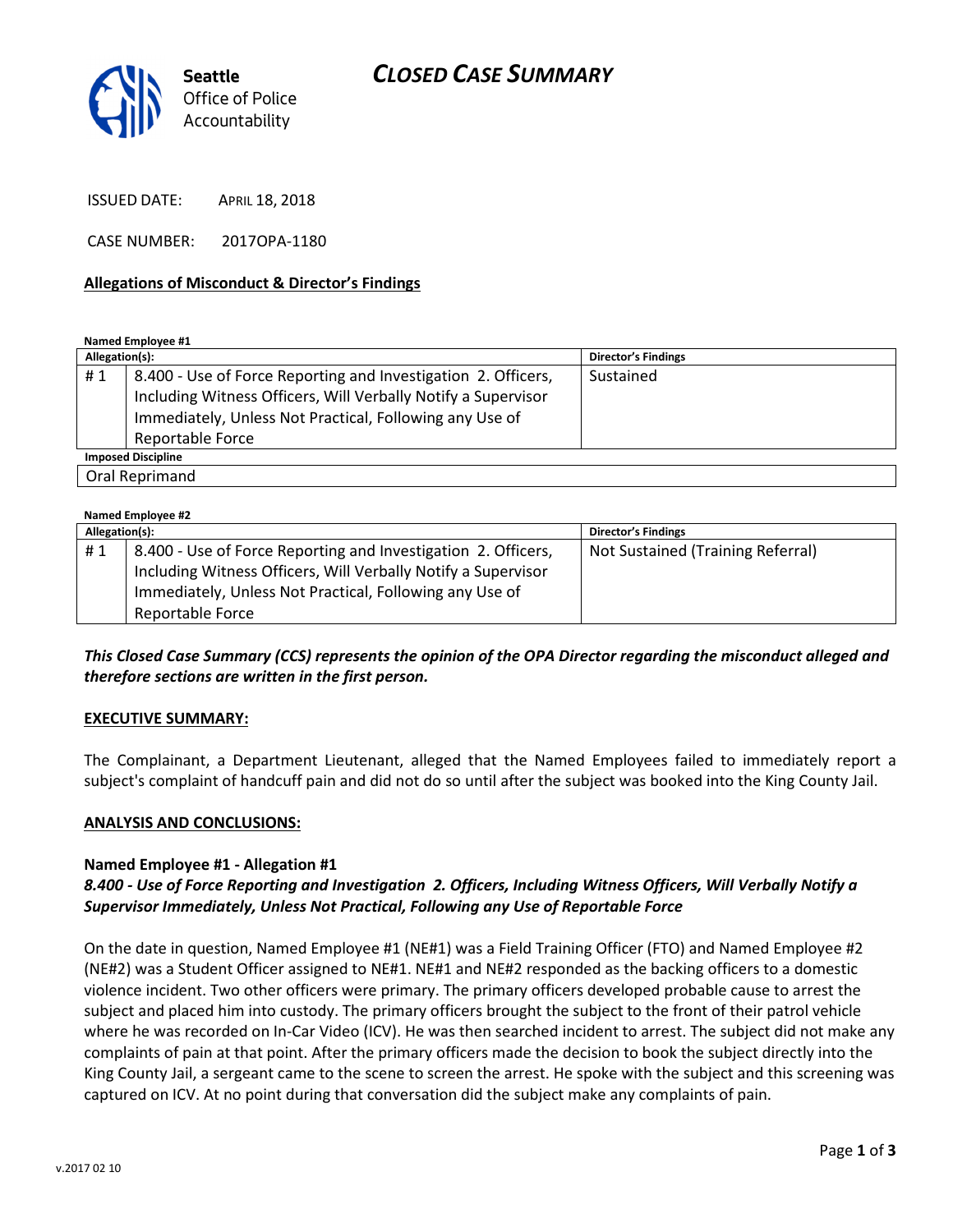

Office of Police Accountability

# CLOSE CASE SUMMARY

OPA CASE NUMBER: 2017OPA-1180

At the conclusion of the screening, NE#1 and NE#2 were assigned to transport the subject to the jail in their patrol vehicle. During the transport, the subject complained of pain from his handcuffs. Accordingly, the Named Employees pulled the patrol vehicle over in order to allow NE#2 to have the experience as a student of adjusting the handcuffs.

At his OPA interview, NE#1 stated that the complaint of pain was reported to both the primary officer and the sergeant when the Named Employees returned to the precinct from the jail. NE#1 stated that he did not report the complaint immediately because he "believed that it was the primary officer's duty." NE#1 said that it was not impractical to report the force, but stated that the subject had just seen a supervisor 10 minutes earlier.

NE#2 explained to OPA that, at the time of the incident, he was a Student Officer on his second rotation. This meant that he was only in his second month of work. NE#2 told OPA at his interview that he understood SPD policy to require force to be reported "when it's reasonable." He clarified that this usually meant "within a few minutes or seconds depending on the circumstances." NE#2 recalled hearing the subject make a complaint of pain and stated that he asked NE#1 whether they should report it to a supervisor. NE#2 recounted that NE#1 told him that they would just pull over and re-adjust the handcuffs. NE#2 stated that he was not sure what to do, as this was the first time he had heard a complaint of pain. He said he deferred to his FTO when NE#1 made the decision to not immediately report.

SPD Policy 8.400-POL-2 requires that an officer who uses reportable force or hears a complaint of pain while on duty is required to immediately notify a supervisor of this matter unless it would be impractical to do so. The policy further instructs the officer to make this notification by calling the supervisor via radio. (SPD Policy 8.400-POL-2.)

Here, it is undisputed that the Named Employees heard the complaint of pain. It is also undisputed that they did not report the complaint of pain immediately to a supervisor via radio even though it was not impractical to do so. The failure to do so was in violation of policy.

I find it concerning that NE#1, who is a FTO responsible for training new officers, had such a lack of understanding of policy and, specifically, the force reporting policy, which is a crucial part of the Department's obligations under the Consent Decree. Further, NE#1's failure to correctly apply the policy resulted not only in an OPA investigation against him, but also against NE#2, who was relying on his FTO to learn how to do his job properly.

For these reasons, I recommend that this allegation be Sustained as against NE#1.

## Recommended Finding: Sustained

### Named Employee #2 - Allegation #1

# 8.400 - Use of Force Reporting and Investigation 2. Officers, Including Witness Officers, Will Verbally Notify a Supervisor Immediately, Unless Not Practical, Following any Use of Reportable Force

As discussed above, the complaint of pain made by the subject should have been reported to a supervisor. The failure to do so by both NE#1 and NE#2 constituted a violation of policy. However, NE#2 was a Student Officer with only a month of experience at the time of the incident. Moreover, as he made clear during his OPA interview, he relied on NE#1's incorrect interpretation of policy when he did not immediately notify a supervisor of the complaint